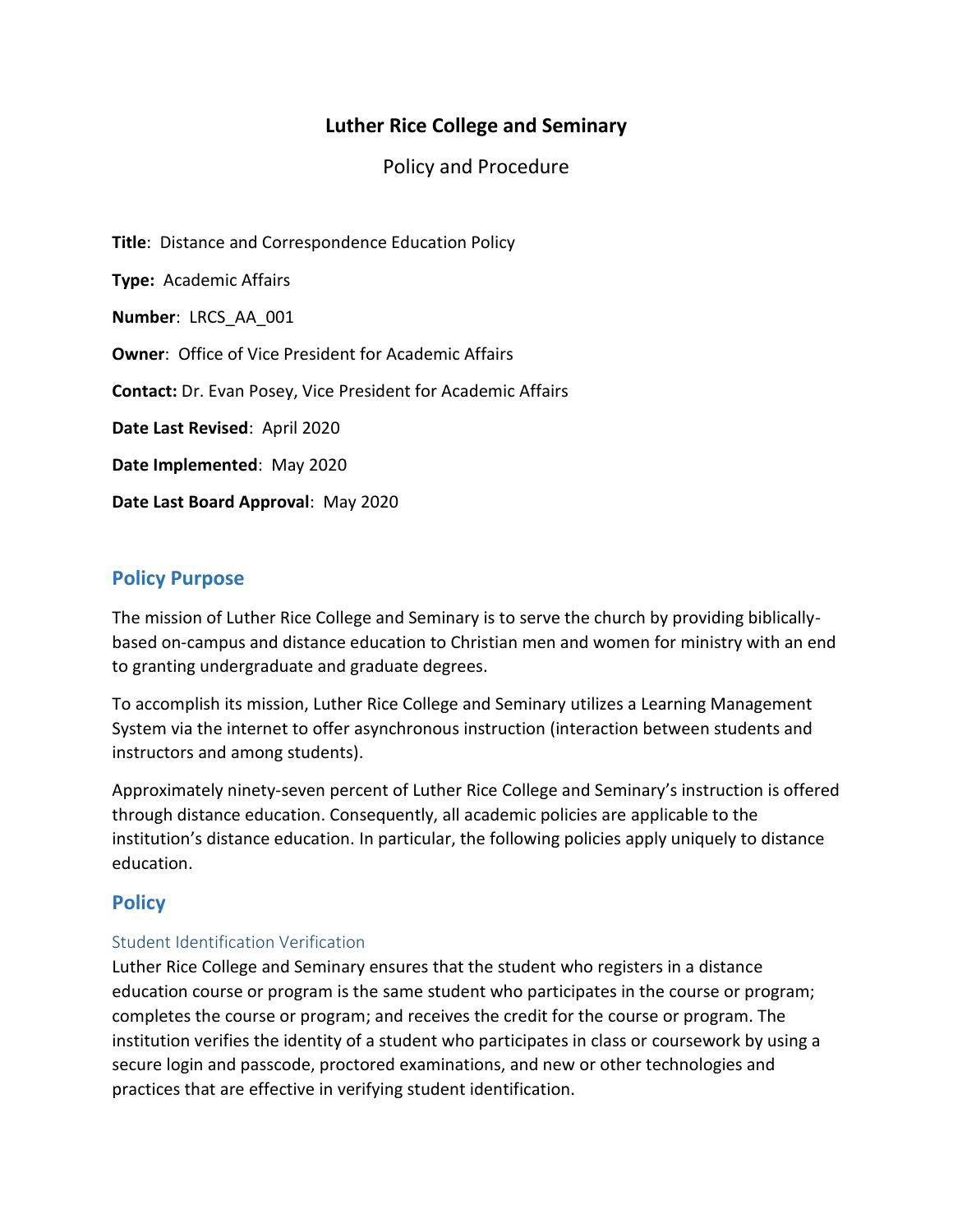Luther Rice College and Seminary utilizes three technologies that serve to ensure that the student who registers in a distance education course or program is the same student who participates and completes the course or program and receives credit. The technologies include Respondus Monitor, LockDown Browser, and SafeAssign. Respondus Monitor is a proctoring service that uses a student's webcam and analytics to ensure that the student who registered for the course is the person completing an assignment. LockDown Browser is a custom browser that locks down the testing environment within the institution's learning management system. This service deters cheating during online examinations. SafeAssign is a service offered within the institution's learning management system that compares submitted assignments against a set of academic papers to identify areas of overlap between the submitted assignment and existing works.

#### Student Privacy

Luther Rice shall ensure the protection of the privacy of all students enrolled in on-campus and distance education courses. The Luther Rice Chief Information Officer shall be responsible for administrating all Luther Rice information security and privacy policies, procedures, and training. All Luther Rice employees shall complete quarterly training on security awareness and their responsibility concerning compliance with the Luther Rice Information Security Policies. Per federal requirements, Luther Rice is required to adhere to the Gramm-Leach-Bliley-Act (GLBA).

#### Student Charges Associated with Verification of Student Identity

Luther Rice College and Seminary shall ensure that all students are notified in writing at the time of course registration that Luther Rice does not impose any additional charges for the authentication of student identity.

#### Accurate Enrollment Reports to External Entities

Luther Rice College and Seminary shall ensure accurate enrollment reports for distance education to all external agencies, such as the Integrated Postsecondary Education Data System, accreditation agencies, and constituents.

#### Accreditation Principles

Luther Rice College and Seminary shall ensure that its distance education courses, programs, and services comply with its accreditor's standards and principles of accreditation. This policy shall apply to distance education courses, programs, and services regardless of location or delivery methods.

## **Roles and Responsibilities**

- 1. Board of Trustees: Policy Approval
- 2. Vice President for Academic Affairs: Proposed Policy Revision